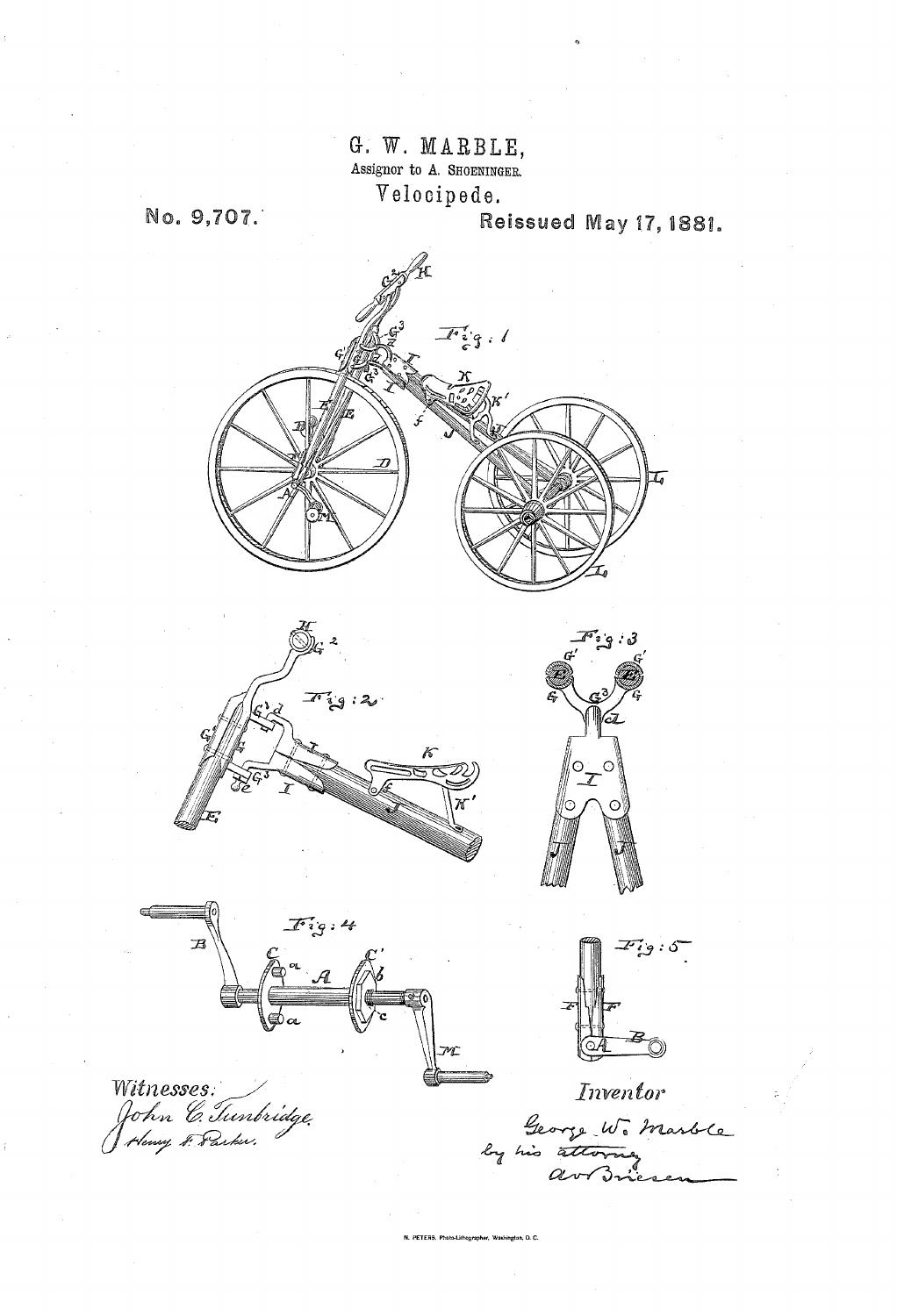## UNITED STATES PATENT OFFICE.

GEORGE W. MARBLE, OF CHICAGO, ILLINOIS, ASSIGNOR TO ADOLPH SHOENINGER, OF SAME PLACE.

## VELOCIPEDE.

## SPECIFICATION forming part of Reissued Letters Patent No. 9,707, dated May 17, 1881. Original No. 171,623, dated December 28, 1875. Application for reissue filed November 18, 1880,

To all whom it may concern:<br>Be it known that I, GEORGE W. MARBLE, of Chicago, in the county of Cook and State of Illinois, have invented an Improvement in

Velocipedes, of which the following is a specification.

The nature of my invention relates to an im provement in velocipedes of the tricycle variety, and has for its object to construct a light,

O ety, and has for its object to construct a light, strong, and durable vehicle for boys' use, and to simplify and reduce the cost of construction. The invention consists in the peculiar con struction and combination of the various parts, as more fully hereinafter set forth, and indicating ed in the claims.

 $F$ igure 1 is a perspective view. Fig. 2 is a side elevation of the joint between the reach and standard. Fig. 3 is a sectional plan of the  $\vert$ 

same. Fig. 4 is a perspective view of the driv-<br>20 ing-shaft with its stationary and loose collars<br>and cranks. Fig. 5 is a side elevation of a driving-box at the foot of one standard, and of a pedal-crank.

25 or driving axle, having two cranks, B and M, and two collars, C and C. The collar C has In the drawings, A represents the forward two projecting studs,  $a$   $a$ , adapted to enter one end of the hub of the front wheel,  $D$ , and is stationary on the axle A. The crank B, near-

 $35$  the wheel D has thus been secured the crank  $\beta$  est the collar C, is also stationary on said axle. The collar C' is movable on the axle. The hub is clamped firmly on the axle by the loose col lar C', which is forced up by a nut,  $b$ , run on a screw-thread,  $c$ , that is cut on the axle. When

M is properly fastened to the axle. The bifurcated standard is composed of two

rods, E, of turned hard wood, whose lower ends  $40$  cylindric plates, F, having one-half of the axlejournal box formed in the lower end of each. The axle is journaled in the boxes so formed at the lower ends of the standard-rods. The tops of said rods are received in two socket plates, G. G', the former of which is cast with<br>a rod curved upward and backward, and terminates in a horizontal socket-plate, G<sup>2</sup>, which connects the two and also receives a turned wooden tiller, H, secured thereto by two bolts or rivets. The ends of the standard-rods are also secured in their respective sockets by bolts or rivets, as shown. The socket-plates G. G.

are further connected together by two cross girts,  $G<sup>3</sup>$ , cast with them in one piece, with a hole drilled through the middle of each girt to 55 receive a pintle,  $d$ , that is attached to the fore ends of two socket-plates, I, which are so shaped as to receive the front ends of two turned wood en reach-rods, JJ, whose rear ends carry the rear axle, that has mounted on it the hind 60 wheels, L.L. The lower end of the pintle  $d$  is prevented from coming out of its hole by a nut, e, forming a very strong but easy - working coupling.

K is a saddle-shaped seat, having two short  $65$ legs,  $f$ , under the front corners, which rest upon and are riveted to the reach-rods. The rear end of the seat is supported by a metallic frame,  $K'$ , of the seat is supported by a metallic frame, K', riveted to its under side, and has its corner legs riveted to the reach-rods. By bending the legs the same seat can be fitted to velocipedes of various sizes. o

It will be noticed that all the wooden parts<br>are turned in the lathe, and that the socketare turned in the lathe, and that the socket-<br>plates afford a sure and strong fastening with  $\frac{75}{100}$ out mortising or tenoning any portion of the

work to which said socket-plates are attached.<br>I am aware that forked tubes have already been used in velocipedes—as, for example, in<br>Patent No. 88,507—and do not claim them. 80 Patent No. 88,507-and do not claim them.

I claim—<br>1. In a velocipede, substantially as described, the axle A, carrying the stationary collar C, having pins  $a$ , and the stationary crank B, all made in one piece, in combination with the loose collar C' and nut b, substantially as here-<br>in shown and described.

2. The castings  $G, G', G^2$ , and  $G^3$ , forming a connection for the top of the standard, the a connection for the top of the standard, the tiller, and a means for coupling the reach, sub- 90 stantially as set forth.

3. The hollow socket-plates G G, united by cross-girts G<sup>3</sup>, and combined with the pintle d and with the standard-rods E E and reachrods J, substantially as herein shown and de- 95<br>scribed.

4. The combination of the socket-plates II, adapted to inclose and hold firmly together the ends of the reach-rods, the pintle d on such plates, and the castings G. G' G<sup>3</sup>, forming a connection between the reach-rods and the standard, all constructed and arranged sub stantially as described and shown. OO

5. A velocipede of the class described, hav